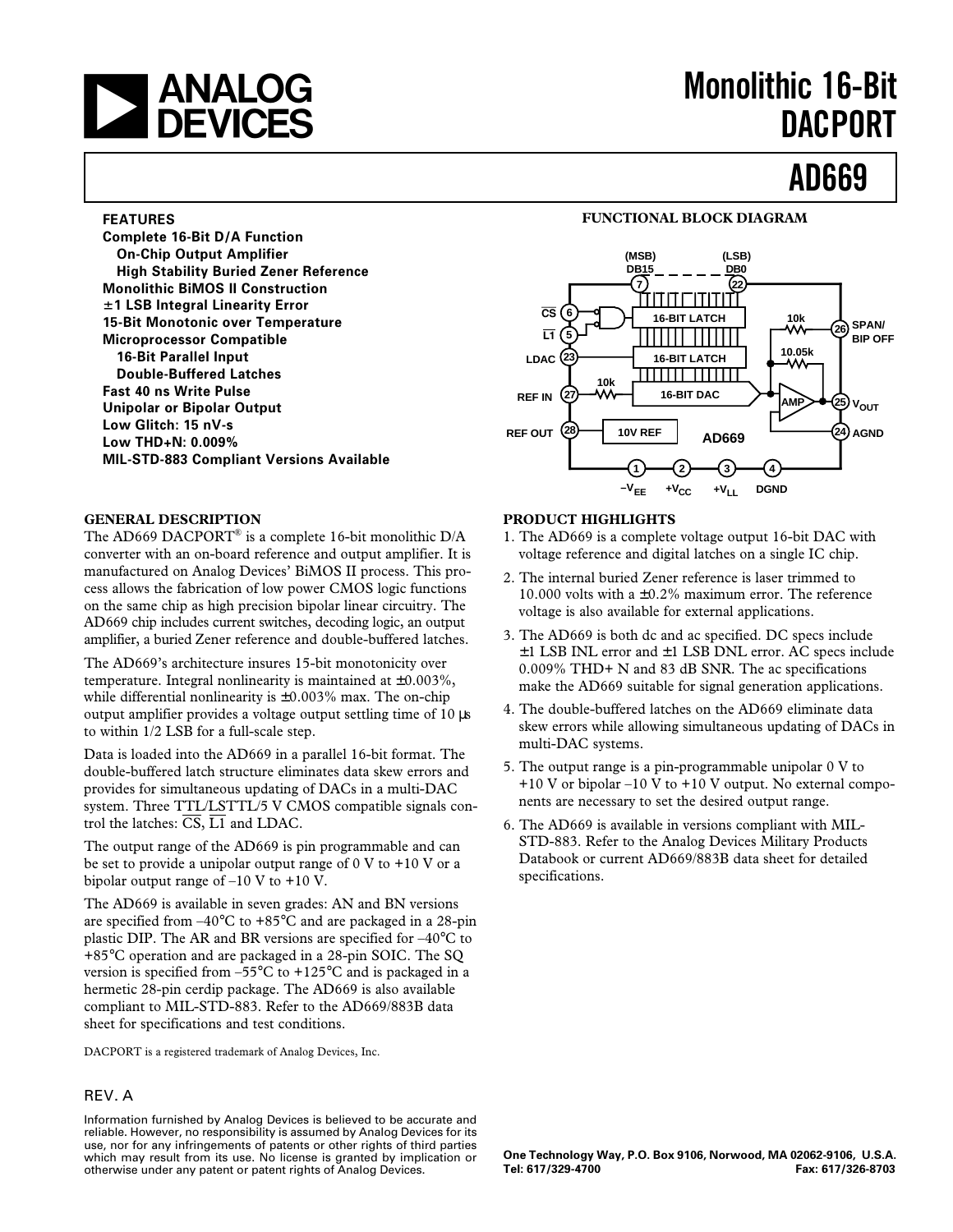## $\bf{AD669{\rm -}SPEC}$  **FICATIONS** (@ T<sub>A</sub> = +25°C, V<sub>CC</sub> = +15 V, V<sub>EE</sub> = -15 V, V<sub>LL</sub> = +5 V, unless otherwise noted)

| Model                                                            |                | AD669AN/AR   |                         |          | AD669AQ/SQ |          |          | AD669BN/BQ/BR |          |                      |
|------------------------------------------------------------------|----------------|--------------|-------------------------|----------|------------|----------|----------|---------------|----------|----------------------|
|                                                                  | Min            | Typ          | Max                     | Min      | Typ        | Max      | Min      | Typ           | Max      | Units                |
| <b>RESOLUTION</b>                                                | 16             |              |                         | 16       |            |          | 16       |               |          | <b>Bits</b>          |
| DIGITAL INPUTS $(T_{MIN}$ to $T_{MAX}$ )                         |                |              |                         |          |            |          |          |               |          |                      |
| $VIH$ (Logic "1")                                                | 2.0            |              | 5.5                     | $^\star$ |            |          | $\star$  |               |          | Volts                |
| $V_{IL}$ (Logic "0")                                             | $\bf{0}$       |              | 0.8                     | $\star$  |            | $\star$  | $\star$  |               | $\star$  | Volts                |
| $I_{IH}$ (V <sub>IH</sub> = 5.5 V)                               |                |              | ±10                     |          |            | $^\star$ |          |               | $^\star$ | $\mu A$              |
| $I_{IL}$ ( $V_{IL}$ = 0 V)                                       |                |              | ±10                     |          |            | $\star$  |          |               | $\star$  | $\mu A$              |
| TRANSFER FUNCTION CHARACTERISTICS <sup>1</sup>                   |                |              |                         |          |            |          |          |               |          |                      |
| <b>Integral Nonlinearity</b>                                     |                |              | ±2                      |          |            | $^\star$ |          |               | ±1       | <b>LSB</b>           |
| $T_{\rm MIN}$ to $T_{\rm MAX}$                                   |                |              | ±4                      |          |            | $\star$  |          |               | ±2       | <b>LSB</b>           |
| Differential Nonlinearity                                        |                |              | ±2                      |          |            | $^\star$ |          |               | ±1       | <b>LSB</b>           |
| $T_{MIN}$ to $T_{MAX}$                                           |                |              | ±4                      |          |            | $\star$  |          |               | ±2       | <b>LSB</b>           |
| Monotonicity Over Temperature                                    | 14             |              |                         | 14       |            |          | 15       |               |          | <b>Bits</b>          |
| Gain Error <sup>2, 5</sup>                                       |                |              | $\pm 0.15$              |          |            | ±0.10    |          |               | ±0.10    | % of FSR             |
| Gain Drift <sup>2</sup> ( $T_{MIN}$ to $T_{MAX}$ )               |                |              | 25                      |          |            | 15       |          |               | 15       | ppm/°C               |
| Unipolar Offset                                                  |                |              | ±5                      |          |            | ±5       |          |               | ±2.5     | mV                   |
| Unipolar Offset Drift (T <sub>MIN</sub> to T <sub>MAX</sub> )    |                |              | 5                       |          |            | 3        |          |               | 3        | ppm/°C               |
| Bipolar Zero Error                                               |                |              | ±15                     |          |            | ±15      |          |               | ±10      | mV                   |
| Bipolar Zero Error Drift (T <sub>MIN</sub> to T <sub>MAX</sub> ) |                |              | 12                      |          |            | 10       |          |               | 5        | $ppm$ <sup>o</sup> C |
| REFERENCE INPUT                                                  |                |              |                         |          |            |          |          |               |          |                      |
| <b>Input Resistance</b>                                          | $\overline{7}$ | 10           | 13                      | $\star$  | $^\star$   | $^\star$ | $\star$  | $^\star$      | $^\star$ | $k\Omega$            |
| Bipolar Offset Input Resistance                                  | $\overline{7}$ | 10           | 13                      | $\star$  | $\star$    | $\star$  | $\star$  | $\star$       | $\star$  | $k\Omega$            |
| REFERENCE OUTPUT                                                 |                |              |                         |          |            |          |          |               |          |                      |
| Voltage                                                          | 9.98           | 10.00        | 10.02                   | $\star$  | $\star$    | $\star$  | $\star$  | $\star$       | $\star$  | Volts                |
| Drift                                                            |                |              | 25                      |          |            | 15       |          |               | 15       | ppm/°C               |
| External Current <sup>3</sup>                                    | $\overline{c}$ | 4            |                         | $\star$  | $\star$    |          | $\star$  | $\star$       |          | mA                   |
| Capacitive Load                                                  |                |              | 1000                    |          |            | $\star$  |          |               | $\star$  | pF                   |
| Short Circuit Current                                            |                | 25           |                         |          | $\star$    |          |          | $\star$       |          | mA                   |
|                                                                  |                |              |                         |          |            |          |          |               |          |                      |
| OUTPUT CHARACTERISTICS                                           |                |              |                         |          |            |          |          |               |          |                      |
| Output Voltage Range                                             |                |              |                         | $^\star$ |            | $^\star$ | $^\star$ |               |          |                      |
| Unipolar Configuration                                           | $\mathbf{0}$   |              | $+10$                   | $^\star$ |            | $^\star$ | $\star$  |               |          | Volts                |
| <b>Bipolar Configuration</b>                                     | $-10\,$        |              | $+10$                   | $\star$  |            |          | $\star$  |               |          | Volts                |
| Output Current                                                   | 5              |              |                         |          |            | $\star$  |          |               | $\star$  | mA                   |
| Capacitive Load                                                  |                |              | 1000                    |          |            |          |          |               |          | pF                   |
| Short Circuit Current                                            |                | 25           |                         |          | $^\star$   |          |          | $^\star$      |          | mA                   |
| POWER SUPPLIES                                                   |                |              |                         |          |            |          |          |               |          |                      |
| Voltage                                                          |                |              |                         |          |            |          |          |               |          |                      |
| $V_{CC}$ <sup>4</sup>                                            | $+13.5$        |              | $+16.5$                 |          |            |          | $\star$  |               |          | Volts                |
| $\rm V_{EE}^{-4}$                                                | $-13.5$        |              | $-16.5$                 | $^\star$ |            |          | $\star$  |               |          | Volts                |
| $V_{LL}$                                                         | $+4.5$         |              | $+5.5$                  |          |            |          |          |               |          | Volts                |
| Current (No Load)                                                |                |              |                         |          |            |          |          |               |          |                      |
| $I_{\rm CC}$                                                     |                | $+12$        | $+18$                   |          | $^\star$   | $\star$  |          | $\star$       | $^\star$ | mA                   |
| $I_{EE}$                                                         |                | $-12$        | $-18$                   |          | $\star$    | $\star$  |          | $\star$       | $\star$  | mA                   |
| $I_{LL}$                                                         |                |              |                         |          |            |          |          |               |          |                      |
| @ $V_{IH}$ , $V_{IL}$ = 5, 0 V                                   |                | 0.3          | $\overline{\mathbf{c}}$ |          | $^\star$   | $\star$  |          | $^\star$      | $\star$  | mA                   |
| @ $V_{IH}$ , $V_{IL}$ = 2.4, 0.4 V                               |                | $\mathbf{3}$ | 7.5                     |          | $\star$    | $\star$  |          | $^\star$      | $\star$  | mA                   |
| Power Supply Sensitivity                                         |                | $\mathbf{1}$ | $\mathbf{3}$            |          | $\star$    | $\star$  |          | $\star$       | $\star$  | ppm/%                |
| Power Dissipation (Static, No Load)                              |                | 365          | 625                     |          | $^\star$   |          |          | $\star$       |          | mW                   |
| TEMPERATURE RANGE                                                |                |              |                         |          |            |          |          |               |          |                      |
| Specified Performance (A, B)                                     | $-40$          |              | $+85$                   | $-40$    |            | $+85$    | $-40$    |               | $+85$    | $^{\circ}{\rm C}$    |
| Specified Performance (S)                                        |                |              |                         | $-55$    |            | $+125$   |          |               |          | $^{\circ}C$          |

NOTES

<sup>1</sup>For 16-bit resolution, 1 LSB = 0.0015% of FSR = 15 ppm of FSR. For 15-bit resolution, 1 LSB = 0.003% of FSR = 30 ppm of FSR. For 14-bit resolution

1 LSB = 0.006% of FSR = 60 ppm of FSR. FSR stands for Full-Scale Range and is 10 V for a 0 V to + 10 V span and 20 V for a –10 V to +10 V span.

2 Gain error and gain drift measured using the internal reference. Gain drift is primarily reference related. See the Using the AD669 with the AD688 Reference section for further information.

3 External current is defined as the current available in addition to that supplied to REF IN and SPAN/BIPOLAR OFFSET on the AD669.

4 Operation on ±12 V supplies is possible using an external reference like the AD586 and reducing the output range. Refer to the Internal/External Reference Use section. 5 Measured with fixed 50 Ω resistors. Eliminating these resistors increases the gain error by 0.25% of FSR (Unipolar mode) or 0.50% of FSR (Bipolar mode). Refer to the Analog Circuit Connections section.

\*Same as AD669AN/AR specification.

Specifications subject to change without notice.

Specifications in **boldface** are tested on all production units at final electrical test. Results from those tests are used to calculate outgoing quality levels. All min and max specifications are guaranteed. Those shown in boldface are tested on all production units.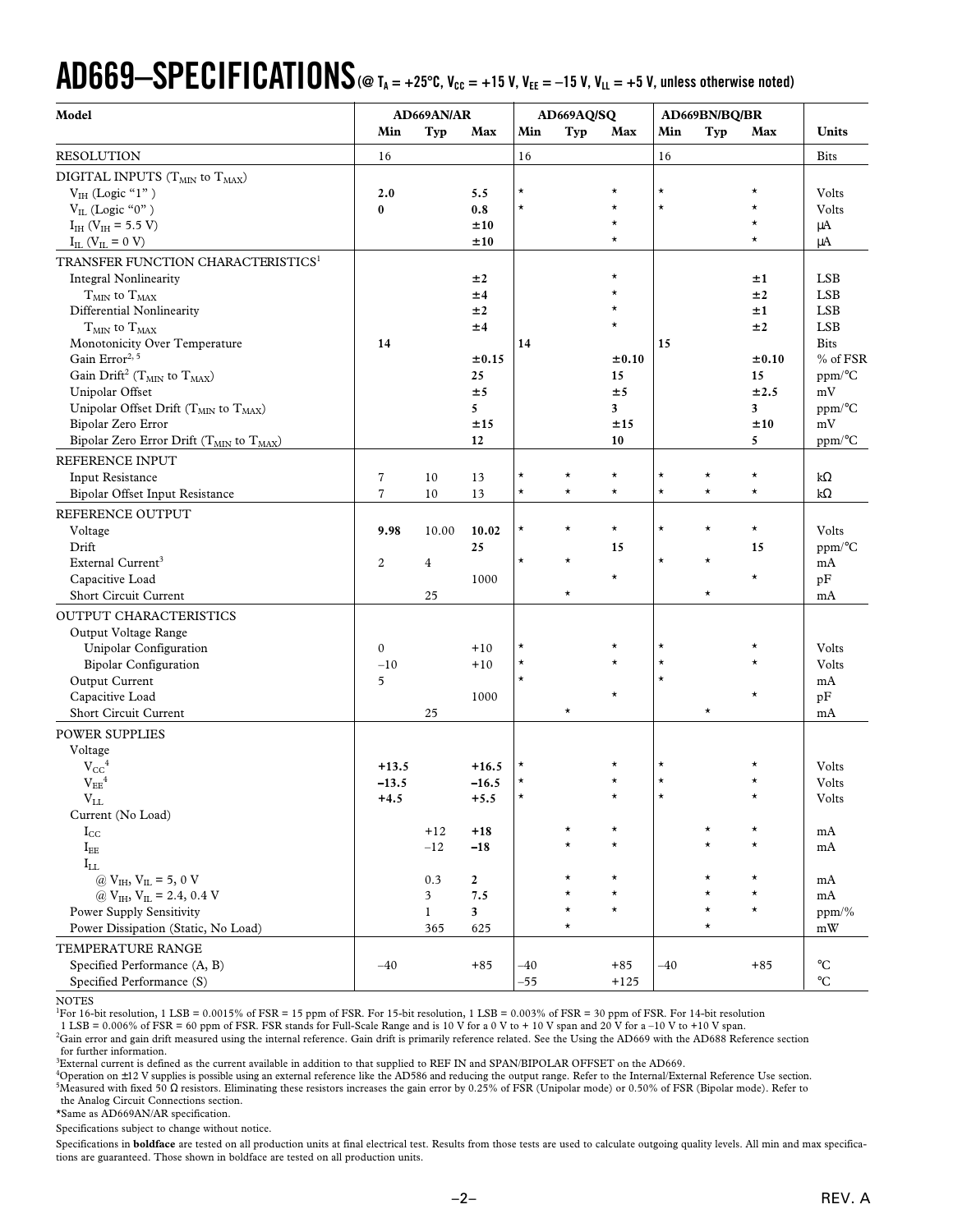**AC PERFORMANCE CHARACTERISTICS (With the exception of Total Harmonic Distortion + Noise and Signal-to-Noise Ratio, these characteristics are included for design guidance only and are not subject to test. THD+N and SNR are 100% tested.**  $T_{MIN} \le T_A \le T_{MAX}$ ,  $V_{CC} = +15$  V,  $V_{EE} = -15$  V,  $V_{LL} = +5$  V except where noted.)

| Parameter                                                                                      | Limit                          | <b>Units</b>                                             | <b>Test Conditions/Comments</b>                                                                                                                                                                                          |
|------------------------------------------------------------------------------------------------|--------------------------------|----------------------------------------------------------|--------------------------------------------------------------------------------------------------------------------------------------------------------------------------------------------------------------------------|
| <b>Output Settling Time</b><br>(Time to $\pm 0.0008\%$ FS<br>with 2 k $\Omega$ , 1000 pF Load) | 13<br>8<br>10<br>6<br>8<br>2.5 | us max<br>us typ<br>us typ<br>us typ<br>us typ<br>us typ | 20 V Step, $T_A = +25$ °C<br>20 V Step, $T_A = +25$ °C<br>20 V Step, $T_{MIN} \le T_A \le T_{MAX}$<br>10 V Step, $T_A = +25$ °C<br>10 V Step, $T_{MIN} \le T_A \le T_{MAX}$<br>1 LSB Step, $T_{MIN} \le T_A \le T_{MAX}$ |
| Total Harmonic Distortion + Noise<br>A, B, S Grade<br>A, B, S Grade<br>A, B, S Grade           | 0.009<br>0.07<br>7.0           | $\%$ max<br>$%$ max<br>$\%$ max                          | 0 dB, 1001 Hz; Sample Rate = 100 kHz; $T_A$ = +25 <sup>o</sup> C<br>$-20$ dB, 1001 Hz; Sample Rate = 100 kHz; T <sub>A</sub> = +25 <sup>o</sup> C<br>-60 dB, 1001 Hz; Sample Rate = 100 kHz; $T_A$ = +25°C               |
| Signal-to-Noise Ratio                                                                          | 83                             | $dB$ min                                                 | $T_A$ = +25°C                                                                                                                                                                                                            |
| Digital-to-Analog Glitch Impulse                                                               | 15                             | $nV-s$ typ                                               | DAC Alternately Loaded with 8000H and 7FFFH                                                                                                                                                                              |
| Digital Feedthrough                                                                            | 2                              | $nV-s$ typ                                               | DAC Alternately Loaded with 0000H and FFFFH; CS High                                                                                                                                                                     |
| Output Noise Voltage<br>Density $(1 kHz - 1 MHz)$                                              | 120                            | $nV/\sqrt{Hz}$ typ                                       | Measured at $V_{\text{OUT}}$ , 20 V Span; Excludes Reference                                                                                                                                                             |
| Reference Noise                                                                                | 125                            | $nV/\sqrt{Hz}$ typ                                       | Measured at REF OUT                                                                                                                                                                                                      |

Specifications subject to change without notice.

Specifications in **boldface are** tested on all production units at final electrical test. Results from those tests are used to calculate outgoing quality levels. All min and max specifications are guaranteed. Those shown in boldface are tested on all production units.

## **TIMING CHARACTERISTICS**

| $V_{\text{cc}} = +15$ V, $V_{\text{FF}} = -15$ V, $V_{\text{H}} = +5$ V, $V_{\text{H}} = 2.4$ V, $V_{\text{H}} = 0.4$ V |                         |                                                |                                          |              |  |
|-------------------------------------------------------------------------------------------------------------------------|-------------------------|------------------------------------------------|------------------------------------------|--------------|--|
| Parameter                                                                                                               | Limit<br>$+25^{\circ}C$ | Limit<br>$-40^{\circ}$ C to<br>$+85^{\circ}$ C | Limit<br>$-55^{\circ}$ C to<br>$+125$ °C | <b>Units</b> |  |
| (Figure la)                                                                                                             |                         |                                                |                                          |              |  |
| $t_{\overline{CS}}$                                                                                                     | 40                      | 50                                             | 55                                       | ns min       |  |
| $t_{\overline{\text{LI}}}$                                                                                              | 40                      | 50                                             | 55                                       | ns min       |  |
| $t_{DS}$                                                                                                                | 30                      | 35                                             | 40                                       | ns min       |  |
| $t_{\rm DH}$                                                                                                            | 10                      | 10                                             | 15                                       | ns min       |  |
| $t_{LH}$                                                                                                                | 90                      | 110                                            | 120                                      | ns min       |  |
| $t_{\rm LW}$                                                                                                            | 40                      | 45                                             | 45                                       | ns min       |  |
| (Figure lb)                                                                                                             |                         |                                                |                                          |              |  |
| $t_{LOW}$                                                                                                               | 130                     | 150                                            | 165                                      | ns min       |  |
| $t_{\rm HIGH}$                                                                                                          | 40                      | 45                                             | 45                                       | ns min       |  |
| $t_{DS}$                                                                                                                | 120                     | 140                                            | 150                                      | ns min       |  |
| $t_{\rm DH}$                                                                                                            | 10                      | 10                                             | 15                                       | ns min       |  |

Specifications subject to change without notice.

Specifications in **boldface** are tested on all production units at final electrical test. Results from those tests are used to calculate outgoing quality levels. All min and max specifications are guaranteed. Those shown in boldface are tested on all production units.



Figure 1a. AD669 Level Triggered Timing Diagram





Figure 1b. AD669 Edge Triggered Timing Diagram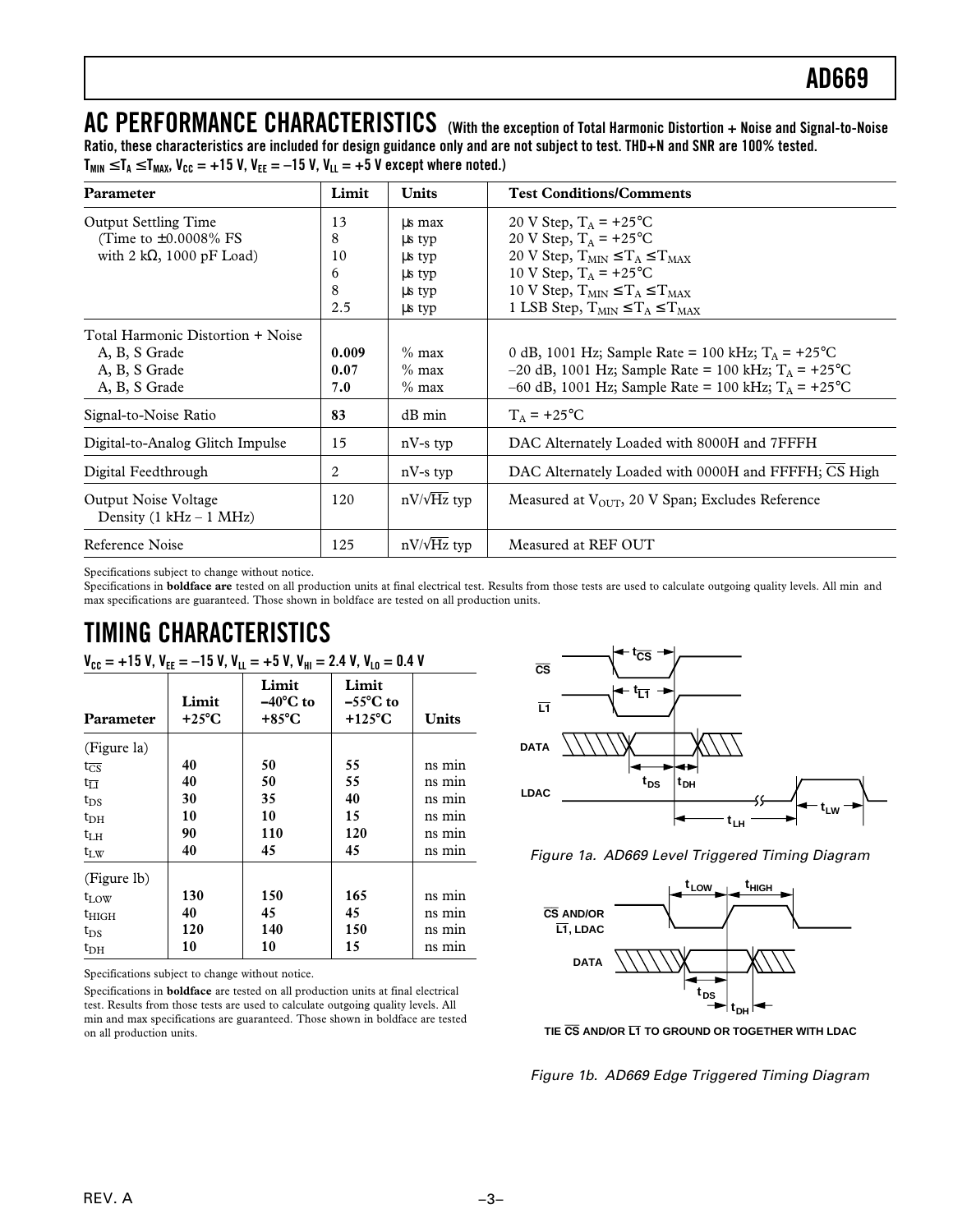### **ESD SENSITIVITY**

The AD669 features input protection circuitry consisting of large transistors and polysilicon series resistors to dissipate both high-energy discharges (Human Body Model) and fast, low-energy pulses (Charged Device Model). Per Method 3015.2 of MIL-STD-883: C, the AD669 has been classified as a Class 2 device.

Proper ESD precautions are strongly recommended to avoid functional damage or performance degradation. Charges as high as 4000 volts readily accumulate on the human body and test equipment and discharge without detection. Unused devices must be stored in conductive foam or shunts, and the foam should be discharged to the destination socket before devices are removed. For further information on ESD precautions, refer to Analog Devices' ESD Prevention Manual.



#### **ABSOLUTE MAXIMUM RATINGS\***

| $V_{CC}$ to AGND $\ldots \ldots \ldots \ldots \ldots \ldots \ldots \ldots \ldots \ldots \ldots$ -0.3 V to +17.0 V |
|-------------------------------------------------------------------------------------------------------------------|
| $V_{EE}$ to AGND $\ldots \ldots \ldots \ldots \ldots \ldots \ldots \ldots \ldots +0.3$ V to -17.0 V               |
| $V_{LL}$ to DGND $\ldots \ldots \ldots \ldots \ldots \ldots \ldots \ldots \ldots \ldots \ldots$ -0.3 V to +7 V    |
| AGND to DGND $\dots \dots \dots \dots \dots \dots \dots \dots \dots \dots \pm 1$ V                                |
| Digital Inputs (Pins 5 through 23) to DGND $\ldots \ldots -1.0$ V to                                              |
| $+7.0V$                                                                                                           |
| REF IN to AGND $\dots \dots \dots \dots \dots \dots \dots \dots \dots \pm 10.5$ V                                 |
| Span/Bipolar Offset to AGND $\dots \dots \dots \dots \dots \dots \pm 10.5$ V                                      |
| REF OUT, $V_{\text{OUT}}$ Indefinite Short To AGND, DGND,                                                         |
| $V_{CC}$ , $V_{EE}$ , and $V_{LL}$                                                                                |
| Power Dissipation (Any Package)                                                                                   |
|                                                                                                                   |
| Derates above $+60^{\circ}$ C 8.7 mW/°C                                                                           |
|                                                                                                                   |
| Lead Temperature (Soldering, 10 sec)  +300°C                                                                      |
|                                                                                                                   |

\*Stresses above those listed under "Absolute Maximum Ratings" may cause permanent damage to the device. This is a stress rating only, and functional operation of the device at these or any other conditions above those indicated in the operational section of this specification is not implied. Exposure to absolute maximum rating conditions for extended periods may affect device reliability.

#### **DB15 DB14 DB13 DB12 DB11 DB10 12 DB9 DB8 14 DGND VEE**  $V_{\text{cc}}$ **VLL CS L1 1 2 3 4 5 6 7 8 9 10 11 13 28 REF OUT 27 REF IN 26 25 24 23 LDAC 22 DB0 21 DB1 20 DB2 19 DB3 18 DB4 17 DB5 16 DB6 15 DB7 TOP VIEW (Not to Scale) AGND AD669 V**<sub>OUT</sub> **SPAN/BIP OFFSET**

**PIN CONFIGURATION**

#### **ORDERING GUIDE**

| Model          | Temperature<br>Range                | Linearity<br><b>Error Max</b><br>$TMIN-TMAX$ | Gain<br>TC max<br>$ppm$ <sup>o</sup> $C$ | Package<br>Description | Package<br>Option* |
|----------------|-------------------------------------|----------------------------------------------|------------------------------------------|------------------------|--------------------|
| AD669AN        | $-40^{\circ}$ C to $+85^{\circ}$ C  | $±4$ LSB                                     | 25                                       | Plastic DIP            | $N-28$             |
| AD669AR        | $-40^{\circ}$ C to $+85^{\circ}$ C  | $±4$ LSB                                     | 25                                       | <b>SOIC</b>            | $R-28$             |
| AD669BN        | $-40^{\circ}$ C to $+85^{\circ}$ C  | $±2$ LSB                                     | 15                                       | Plastic DIP            | $N-28$             |
| AD669BR        | $-40^{\circ}$ C to $+85^{\circ}$ C  | $±2$ LSB                                     | 15                                       | <b>SOIC</b>            | $R-28$             |
| AD669AO        | $-40^{\circ}$ C to $+85^{\circ}$ C  | $±4$ LSB                                     | 15                                       | Cerdip                 | $O-28$             |
| AD669BO        | $-40^{\circ}$ C to $+85^{\circ}$ C  | $\pm 2$ LSB                                  | 15                                       | Cerdip                 | $O-28$             |
| AD669SQ        | $-55^{\circ}$ C to $+125^{\circ}$ C | $±4$ LSB                                     | 15                                       | Cerdip                 | $O-28$             |
| $AD669/883B**$ | $-55^{\circ}$ C to $+125^{\circ}$ C | $\star\star$                                 | $\star\star$                             | $\star\star$           | $\star\star$       |

 $*N$  = Plastic DIP; Q = Cerdip; R = SOIC.

\*\*Refer to AD669/883B military data sheet.



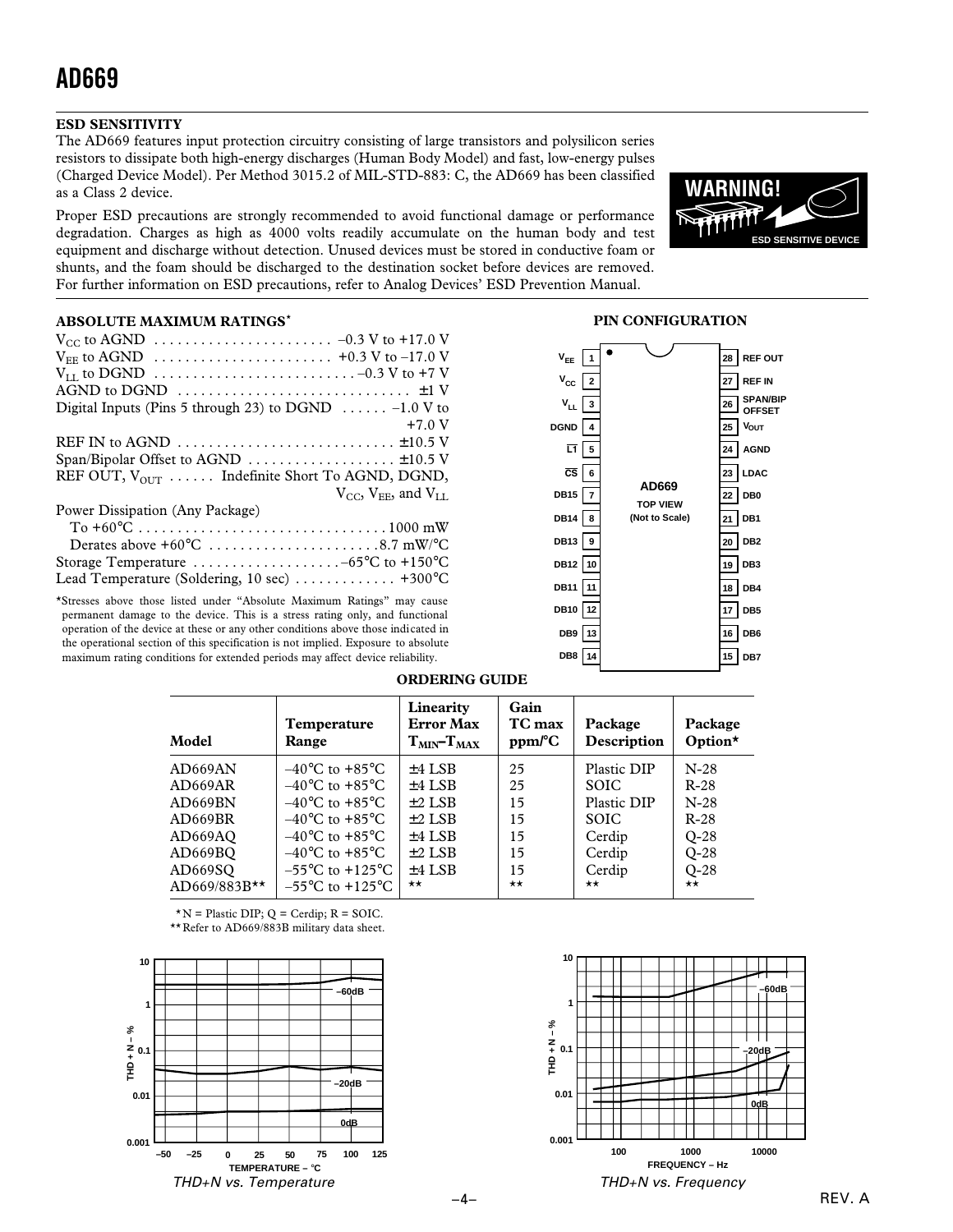#### **DEFINITIONS OF SPECIFICATIONS**

INTEGRAL NONLINEARITY: Analog Devices defines integral nonlinearity as the maximum deviation of the actual, adjusted DAC output from the ideal analog output (a straight line drawn from 0 to FS–1 LSB) for any bit combination. This is also referred to as relative accuracy.

DIFFERENTIAL NONLINEARITY: Differential nonlinearity is the measure of the change in the analog output, normalized to full scale, associated with a 1 LSB change in the digital input code. Monotonic behavior requires that the differential linearity error be within  $\pm 1$  LSB over the temperature range of interest.

MONOTONICITY: A DAC is monotonic if the output either increases or remains constant for increasing digital inputs with the result that the output will always be a single-valued function of the input.

GAIN ERROR: Gain error is a measure of the output error between an ideal DAC and the actual device output with all 1s loaded after offset error has been adjusted out.

OFFSET ERROR: Offset error is a combination of the offset errors of the voltage-mode DAC and the output amplifier and is measured with all 0s loaded in the DAC.

BIPOLAR ZERO ERROR: When the AD669 is connected for bipolar output and 10 . . . 000 is loaded in the DAC, the deviation of the analog output from the ideal midscale value of 0 V is called the bipolar zero error.

DRIFT: Drift is the change in a parameter (such as gain, offset and bipolar zero) over a specified temperature range. The drift temperature coefficient, specified in ppm/°C, is calculated by measuring the parameter at  $T_{MIN}$ , 25°C and  $T_{MAX}$  and dividing the change in the parameter by the corresponding temperature change.

TOTAL HARMONIC DISTORTION + NOISE: Total harmonic distortion + noise (THD+N) is defined as the ratio of the square root of the sum of the squares of the values of the harmonics and noise to the value of the fundamental input frequency. It is usually expressed in percent (%).

THD+N is a measure of the magnitude and distribution of linearity error, differential linearity error, quantization error and noise. The distribution of these errors may be different, depending upon the amplitude of the output signal. Therefore, to be the most useful, THD+N should be specified for both large and small signal amplitudes.

SIGNAL-TO-NOISE RATIO: The signal-to-noise ratio is defined as the ratio of the amplitude of the output when a fullscale signal is present to the output with no signal present. This is measured in dB.

DIGITAL-TO-ANALOG GLITCH IMPULSE: This is the amount of charge injected from the digital inputs to the analog output when the inputs change state. This is measured at half scale when the DAC switches around the MSB and as many as possible switches change state, i.e., from 011 . . . 111 to 100 . . . 000.

DIGITAL FEEDTHROUGH: When the DAC is not selected (i.e.,  $\overline{CS}$  is held high), high frequency logic activity on the digital inputs is capacitively coupled through the device to show up as noise on the  $V_{\text{OUT}}$  pin. This noise is digital feedthrough.

#### **THEORY OF OPERATION**

The AD669 uses an array of bipolar current sources with MOS current steering switches to develop a current proportional to the applied digital word, ranging from 0 mA to 2 mA. A segmented architecture is used, where the most significant four data bits are thermometer decoded to drive 15 equal current sources. The lesser bits are scaled using a R-2R ladder, then applied together with the segmented sources to the summing node of the output amplifier. The internal span/bipolar offset resistor can be connected to the DAC output to provide a 0 V to +10 V span, or it can be connected to the reference input to provide a  $-10$  V to  $+10$  V span.



Figure 2. AD669 Functional Block Diagram

#### **ANALOG CIRCUIT CONNECTIONS**

Internal scaling resistors provided in the AD669 may be connected to produce a unipolar output range of 0 V to +10 V or a bipolar output range of  $-10$  V to  $+10$  V. Gain and offset drift are minimized in the AD669 because of the thermal tracking of the scaling resistors with other device components.

#### **UNIPOLAR CONFIGURATION**

The configuration shown in Figure 3a will provide a unipolar 0 V to +10 V output range. In this mode, 50  $\Omega$  resistors are tied between the span/bipolar offset terminal (Pin 26) and  $V_{\text{OUT}}$  (Pin 25), and between REF OUT (Pin 28) and REF IN (Pin 27). It is possible to use the AD669 without any external components by tying Pin 28 directly to Pin 27 and Pin 26 directly to Pin 25. Eliminating these resistors will increase the gain error by 0.25% of FSR.



Figure 3a. 0 V to +10 V Unipolar Voltage Output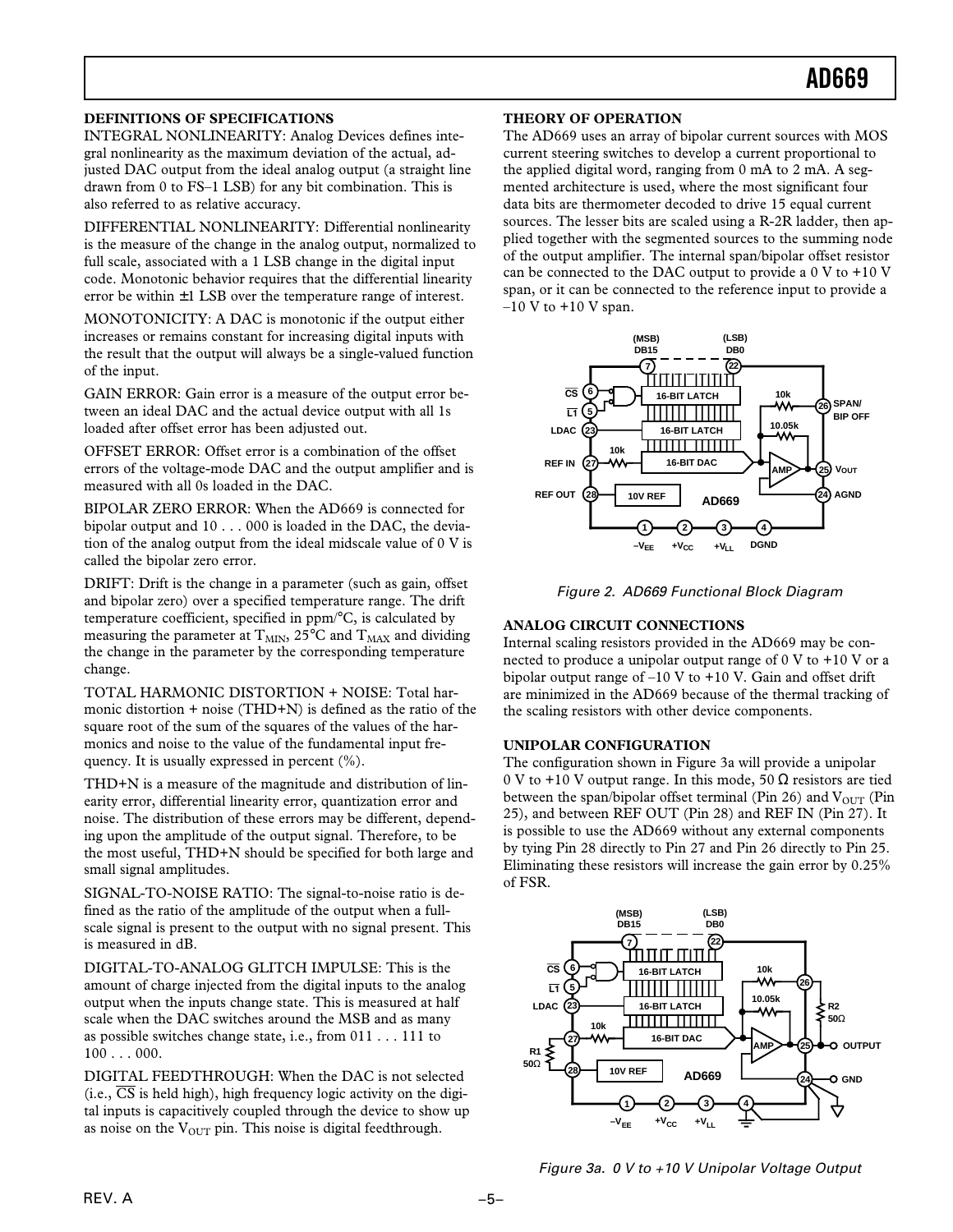If it is desired to adjust the gain and offset errors to zero, this can be accomplished using the circuit shown in Figure 3b. The adjustment procedure is as follows:

#### STEP1 . . . ZERO ADJUST

Turn all bits OFF and adjust zero trimmer, R4, until the output reads  $0.000000$  volts  $(1$  LSB = 153  $\mu$ V).

#### STEP 2 . . . GAIN ADJUST

Turn all bits ON and adjust gain trimmer, R1, until the output is 9.999847 volts. (Full scale is adjusted to 1 LSB less than the nominal full scale of 10.000000 volts).



Figure 3b. 0 V to +10 V Unipolar Voltage Output with Gain and Offset Adjustment

#### **BIPOLAR CONFIGURATION**

The circuit shown in Figure 4a will provide a bipolar output voltage from –10.000000 V to +9.999694 V with positive full scale occurring with all bits ON. As in the unipolar mode, resistors R1 and R2 may be eliminated altogether to provide AD669 bipolar operation without any external components. Eliminating these resistors will increase the gain error by 0.50% of FSR in the bipolar mode.



Figure 4a. ±10 V Bipolar Voltage Output

Gain offset and bipolar zero errors can be adjusted to zero using the circuit shown in Figure 4b as follows:

#### STEP I . . . OFFSET ADJUST

Turn OFF all bits. Adjust trimmer R2 to give –10.000000 volts output.

#### STEP II . . . GAIN ADJUST

Turn all bits ON and adjust R1 to give a reading of +9.999694 volts.

#### STEP III . . . BIPOLAR ZERO ADJUST

(Optional) In applications where an accurate zero output is required, set the MSB ON, all other bits OFF, and readjust R2 for zero volts output.



Figure 4b.  $\pm$ 10 V Bipolar Voltage Output with Gain and Offset Adjustment

It should be noted that using external resistors will introduce a small temperature drift component beyond that inherent in the AD669. The internal resistors are trimmed to ratio-match and temperature-track other resistors on chip, even though their absolute tolerances are  $\pm 20\%$  and absolute temperature coefficients are approximately –50 ppm/°C. In the case that external resistors are used, the temperature coefficient mismatch between internal and external resistors, multiplied by the sensitivity of the circuit to variations in the external resistor value, will be the resultant additional temperature drift.

#### **INTERNAL/EXTERNAL REFERENCE USE**

The AD669 has an internal low noise buried Zener diode reference which is trimmed for absolute accuracy and temperature coefficient. This reference is buffered and optimized for use in a high speed DAC and will give long-term stability equal or superior to the best discrete Zener diode references. The performance of the AD669 is specified with the internal reference driving the DAC since all trimming and testing (especially for gain and bipolar offset) is done in this configuration.

The internal reference has sufficient buffering to drive external circuitry in addition to the reference currents required for the DAC (typically 1 mA to REF IN and 1 mA to BIPOLAR OFF-SET). A minimum of 2 mA is available for driving external loads. The AD669 reference output should be buffered with an external op amp if it is required to supply more than 4 mA total current. The reference is tested and guaranteed to  $\pm 0.2\%$  max error. The temperature coefficient is comparable to that of the gain TC for a particular grade.

If an external reference is used (10.000 V, for example), additional trim range should be provided, since the internal reference has a tolerance of  $\pm 20$  mV, and the AD669 gain and bipolar offset are both trimmed with the internal reference. The optional gain and offset trim resistors in Figures 5 and 6 provide enough adjustment range to null these errors.

It is also possible to use external references other than 10 volts with slightly degraded linearity specifications. The recommended range of reference voltages is  $+5$  V to  $+10.24$  V, which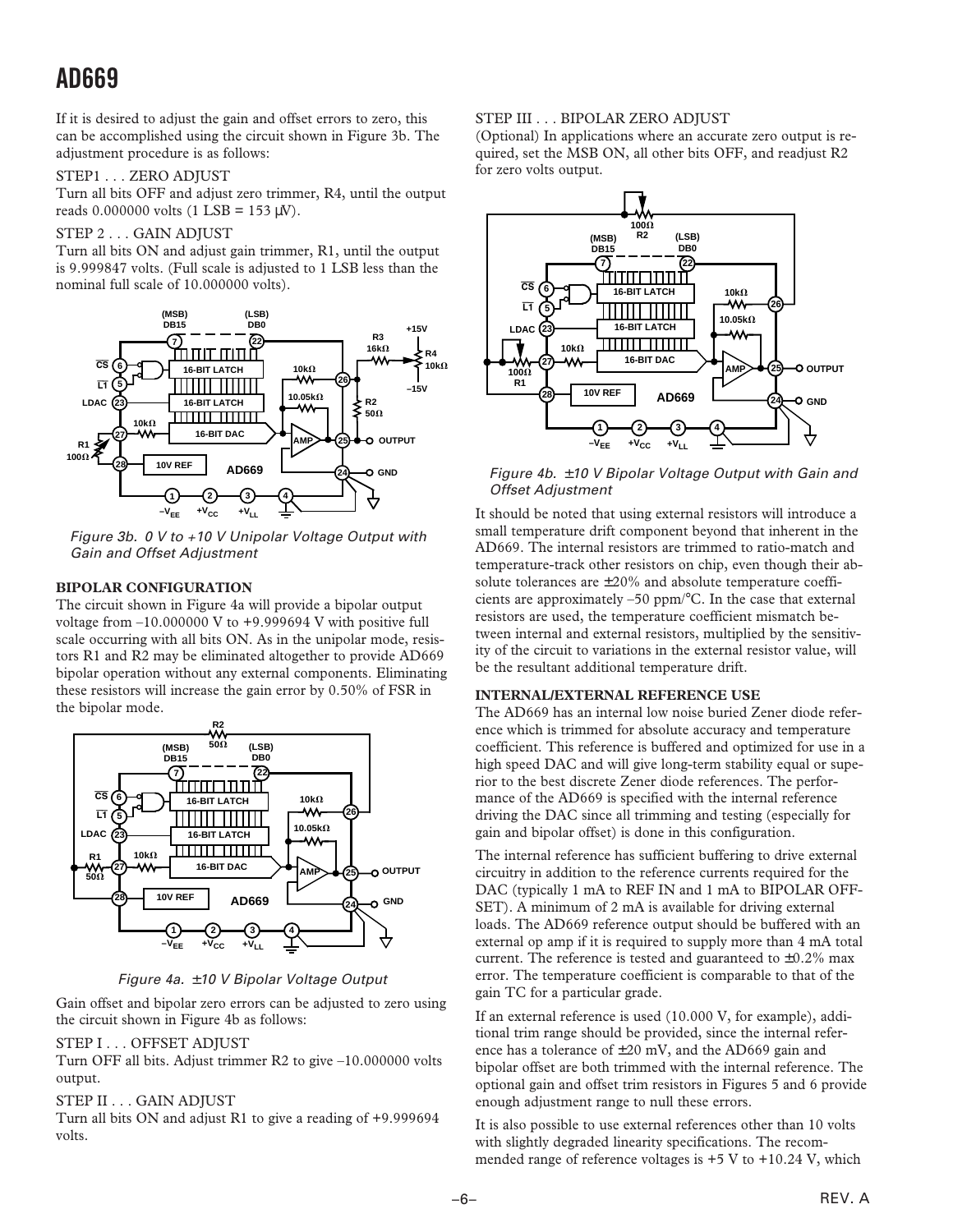allows 5 V, 8.192 V and 10.24 V ranges to be used. For example, by using the AD586 5 V reference, outputs of 0 V to  $+5$  V unipolar or  $\pm$  5 V bipolar can be realized. Using the AD586 voltage reference makes it possible to operate the AD669 off of  $\pm$ 12 V supplies with 10% tolerances.

Figure 5 shows the AD669 using the AD586 5 V reference in the bipolar configuration. This circuit includes two optional potentiometers and one optional resistor that can be used to adjust the gain, offset and bipolar zero errors in a manner similar to that described in the BIPOLAR CONFIGURATION section. Use –5.000000 V and +4.999847 as the output values.



Figure 5. Using the AD669 with the AD586 5 V Reference

#### **USING THE AD669 WITH THE AD688 HIGH PRECISION VOLTAGE REFERENCE**

The AD669 is specified for gain drift from 15 ppm/°C to 25 ppm/°C (depending upon grade) using its internal 10 volt reference. Since the internal reference contributes the vast majority of this drift, an external high precision voltage reference will greatly improve performance over temperature. As shown in Figure 6, the +10 volt output from the AD688 is used as the AD669 reference. With a 3 ppm/°C drift over the industrial temperature range, the AD688 will improve the gain drift by a factor of 5 to a factor of 8 (depending upon the grade of the AD669 being used). Using this combination may result in apparent increases in initial gain error due to the differences between the internal reference by which the device is laser trimmed and the external reference with which the device is actually applied. The AD669 internal reference is specified to be 10 volts  $\pm 20$  mV whereas the AD688 is specified as 10 volts  $\pm$ 5 mV. This may result in an additional 5 mV (33 LSBs) of apparent initial gain error beyond the specified AD669 gain error. The circuit shown in Figure 6 also makes use of the  $-10$  V AD688 output to allow the unipolar offset and gain to be adjusted to zero in the manner described in the UNIPOLAR CONFIGURATION section.



Figure 6. Using the AD669 with the AD688 High Precision  $\pm$  10 V Reference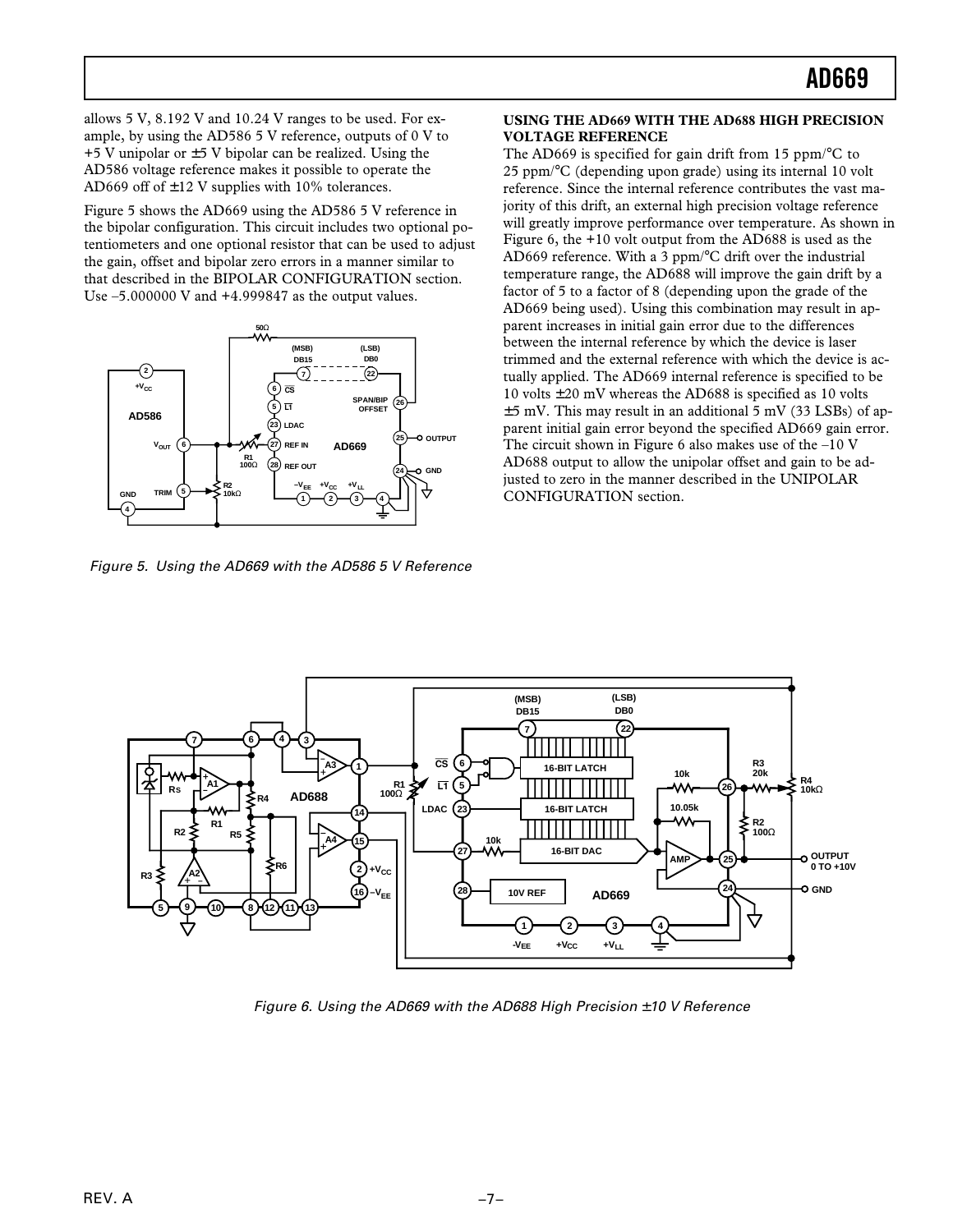#### **OUTPUT SETTLING AND GLITCH**

The AD669's output buffer amplifier typically settles to within 0.0008% FS (l/2 LSB) of its final value in 8 µs for a full-scale step. Figures 7a and 7b show settling for a full-scale and an LSB step, respectively, with a 2 k $\Omega$ , 1000 pF load applied. The guaranteed maximum settling time at +25°C for a full-scale step is 13 µs with this load. The typical settling time for a 1 LSB step is 2.5 µs.

The digital-to-analog glitch impulse is specified as 15 nV-s typical. Figure 7c shows the typical glitch impulse characteristic at the code  $011 \ldots 111$  to  $100 \ldots 000$  transition when loading the second rank register from the first rank register.



a. –10 V to +10 V Full-Scale Step Settling



b. LSB Step Settling



c. D-to-A Glitch Impulse Figure 7. Output Characteristics

#### **DIGITAL CIRCUIT DETAILS**

The bus interface logic of the AD669 consists of two independently addressable registers in two ranks. The first rank consists of a 16-bit register which is loaded directly from a 16-bit microprocessor bus. Once the 16-bit data word has been loaded in the first rank, it can be loaded into the 16-bit register of the second rank. This double-buffered organization avoids the generation of spurious analog output values.

The first rank latch is controlled by  $\overline{CS}$  and  $\overline{L1}$ . Both of these inputs are active low and are level-triggered. This means that data present during the time when both  $\overline{CS}$  and  $\overline{LI}$  are low will enter the latch. When either one of these signals returns high, the data is latched.

The second rank latch is controlled by LDAC. This input is active high and is also level-triggered. Data that is present when LDAC is high will enter the latch, and hence the DAC will change state. When this pin returns low, the data is latched in the DAC.

Note that LDAC is not gated with  $\overline{CS}$  or any other control signal. This makes it possible to simultaneously update all of the AD669's present in a multi-DAC system by tying the LDAC pins together. After the first rank register of each DAC has been individually loaded and latched, the second rank registers are then brought high together, updating all of the DACs at the same time. To reduce bit skew, it is suggested to leave 100 ns between the first rank load and the second rank load.

The first rank latch and second rank latch can be used together in a master-slave or edge-triggered configuration. This mode of operation occurs when LDAC and  $\overline{CS}$  are tied together with  $\overline{LI}$ tied to ground. Rising edges on the LDAC- $\overline{\text{CS}}$  pair will update the DAC with the data presented preceding the edge. The timing diagram for operation in this mode can be seen in Figure lb. Note, however, that the sum of t<sub>LOW</sub> and t<sub>HIGH</sub> must be long enough to allow the DAC output to settle to its new value.

**Table I. AD669 Truth Table**

| CS.          | L1 | <b>LDAC</b> | Operation               |
|--------------|----|-------------|-------------------------|
|              |    | X           | First Rank Enable       |
| x            |    | X           | First Rank Latched      |
|              | X  | X           | First Rank Latched      |
| X            | X  |             | Second Rank Enabled     |
| $\mathbf{X}$ | X  |             | Second Rank Latched     |
|              |    |             | All Latches Transparent |

"X" = Don't Care

It is possible to make the second rank register transparent by tying Pin 23 high. Any data appearing in the first rank register will then appear at the output of the DAC. It should be noted, however, that the deskewing provided by the second rank latch is then defeated, and glitch impulse may increase. If it is desired to make both registers transparent, this can be done by tying Pins 5 and 6 low and Pin 23 high. Table I shows the truth table for the AD669, while the timing diagram is found in Figure 1.

#### **INPUT CODING**

The AD669 uses positive-true binary input coding. Logic "1" is represented by an input voltage greater than 2.0 V, and Logic "0" is defined as an input voltage less than 0.8 V.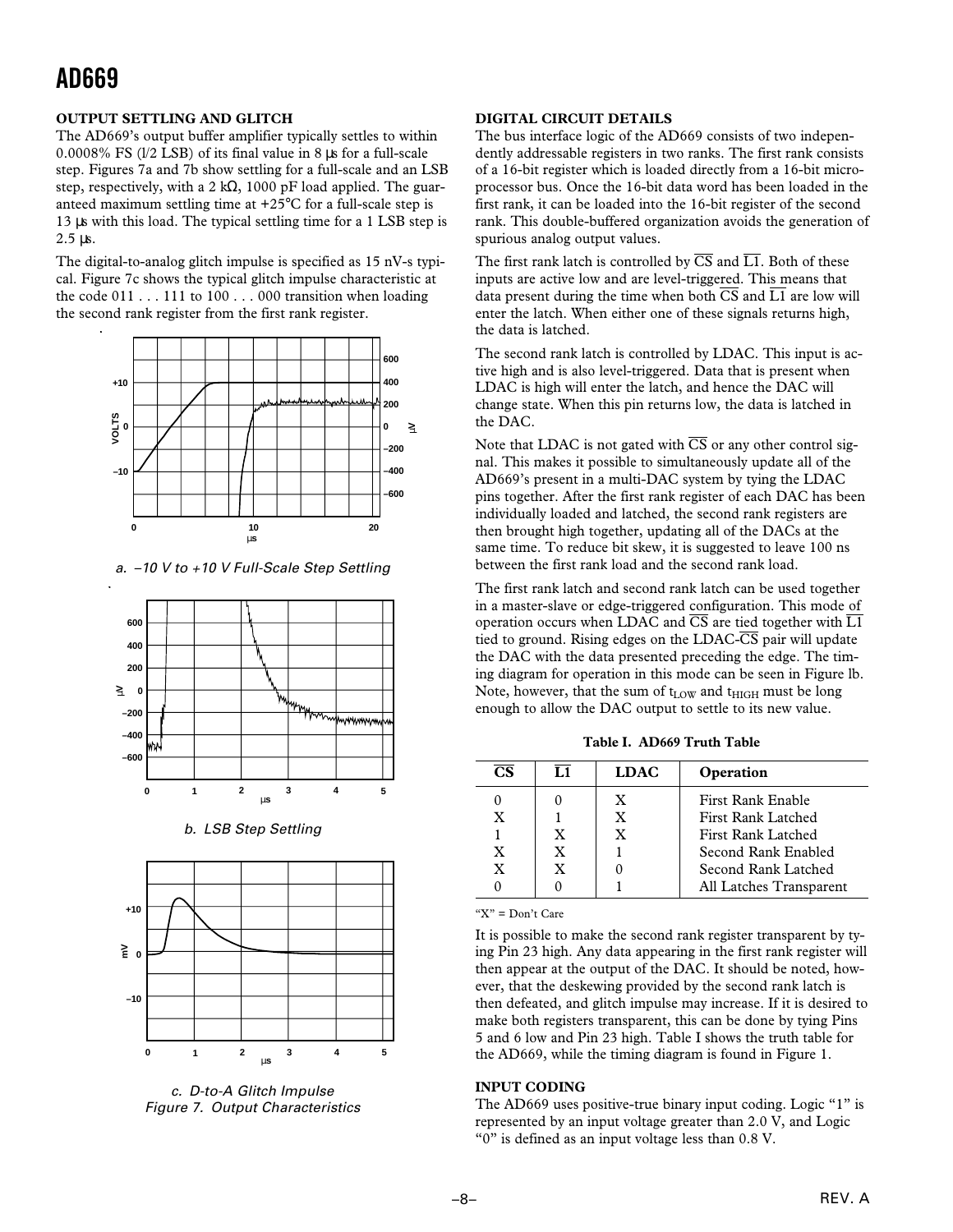Unipolar coding is straight binary, where all zeros (0000H) on the data inputs yields a zero analog output and all ones (FFFFH) yields an analog output 1 LSB below full scale.

Bipolar coding is offset binary, where an input code of 0000H yields a minus full-scale output, an input of FFFFH yields an output 1 LSB below positive full scale, and zero occurs for an input code with only the MSB on (8000H).

The AD669 can be used with twos complement input coding if an inverter is used on the MSB (DB15).

#### **DIGITAL INPUT CONSIDERATIONS**

The threshold of the digital input circuitry is set at 1.4 volts. The input lines can thus interface with any type of 5 volt logic.

The AD669 data and control inputs will float to indeterminate logic states if left open. It is important that  $\overline{CS}$  and  $\overline{L1}$  be connected to DGND and Chat LDAC be tied to VLL if these pins are not used.

Fanout for the AD669 is 40 when used with a standard low power Schottky gate output device.

#### **16-BIT MICROPROCESSOR INTERFACE**

The 16-bit parallel registers of the AD669 allow direct interfacing to 16-bit general purpose and DSP microprocessor buses. The following examples illustrate typical AD669 interface configurations.

#### **AD669 TO ADSP-2101 INTERFACE**

The flexible interface of the AD669 minimizes the required "glue" logic when it is connected in configurations such as the one shown in Figure 8. The AD669 is mapped into the ADSP-2101's memory space and requires two wait states using a 12.5 MHz processor clock.

In this configuration, the ADSP-2101 is set up to use the internal timer to interrupt the processor at the desired sample rate. The WR pin and data lines D8–D23 from the ADSP-2101 are tied directly to the  $\overline{L1}$  and DB0 through DB15 pins of the AD669, respectively. The decoded signal  $\overline{CS1}$  is connected to both  $\overline{\text{CS}}$  and LDAC. When a timer interrupt is detected, the ADSP-2101 automatically vectors to the appropriate service routine with minimal overhead. The interrupt routine then instructs the processor to execute a data memory write to the address of the AD669.

The  $\overline{WR}$  pin and  $\overline{CS1}$  both go low causing the first 16-bit latch inside the AD669 to be transparent. The data present in the first rank is then latched by the rising edge of  $\overline{WR}$ . The rising edge of  $\overline{CS1}$  will cause the second rank 16-bit latch to become transparent updating the output of the DAC. The length of WR is extended by two wait states to comply with the timing requirements of  $t_{\text{LOW}}$  shown in Figure 1b. It is important to latch the data with the rising edge of WR rather than the decoded  $\overline{CS1}$ . This is necessary to comply with the t<sub>DH</sub> specification of the AD669.



a. ADSP-2101 to AD669 Interface



### b. Typical Address Decoder Figure 8. ADSP-2101 to AD669 Interface

Figure 8b shows the circuitry a typical decoder might include. In this case, a data memory write to any address in the range 3000H to 3400H will result in the AD669 being updated. These decoders will vary greatly depending on the number of devices memory-mapped by the processor.

#### **AD669 TO DSP56001 INTERFACE**

Figure 9 shows the interface between the AD669 and the DSP56001. Like the ADSP-2101, the AD669 is mapped into the DSP56001's memory space. This application was tested with a processor clock of 20.48 MHz ( $t_{CYC}$  = 97.66 ns) although faster rates are possible.

An external clock connected to the  $\overline{\text{IRQA}}$  pin of the DSP56001 interrupts the processor at the desired sample rate. If ac performance is important, this clock should be synchronous with the DSP56001 processor clock. Asynchronous clocks will cause jitter on the latch signal due to the uncertainty associated with the acknowledgment of the interrupt. A synchronous clock is easily generated by dividing down the clock from the DSP crystal. If ac performance is not important, it is not necessary for  $\overline{\text{IRQA}}$  to be synchronous.

After the interrupt is acknowledged, the interrupt routine initiates a memory write cycle. All of the AD669 control inputs are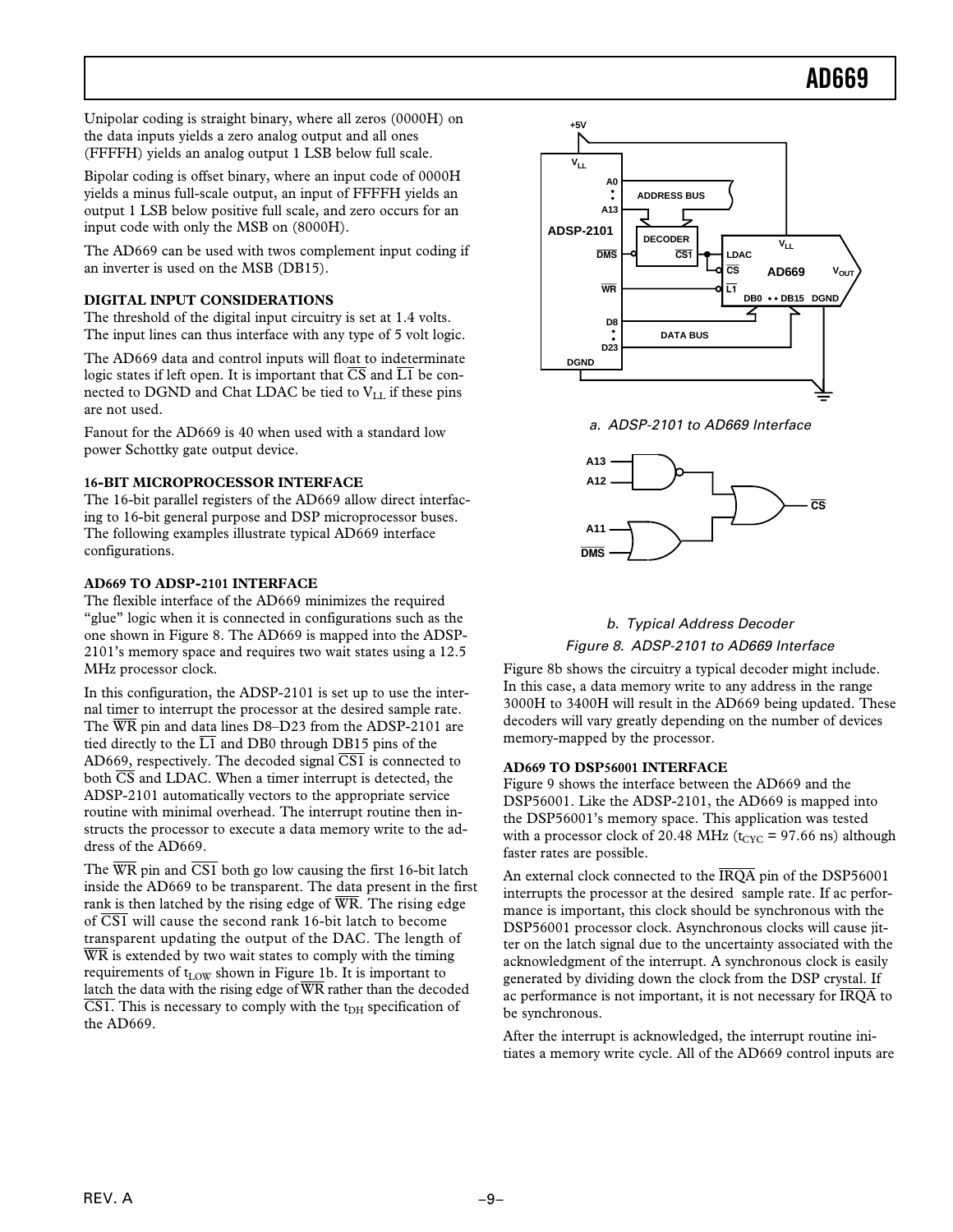tied together which configures the input stage as an edge triggered 16-bit register. The rising edge of the decoded signal latches the data and updates the output of the DAC. It is necessary to insert wait states after the processor initiates the write cycle to comply with the timing requirements t<sub>LOW</sub> shown in Figure 1b. The number of wait states that are required will vary depending on the processor cycle time. The equation given in Figure 9 can be used to determine the number of wait states given the frequency of the processor crystal.



Figure 9. DSP56001 to AD669 Interface

As an example, the 20.48 MHz crystal used in this application results in  $T = 24.4$  ns which means that the required number of wait states is about 2.76. This must be rounded to the next highest integer to assure that the minimum pulse widths comply with those required by the AD669. As the speed of the processor is increased, the data hold time relative to  $\overline{\text{CS1}}$  decreases. As processor clocks increase beyond 20.48 MHz, a configuration such as the one shown for the ADSP-2101 is the better choice.

#### **AD669 TO 8086 INTERFACE**

Figure 10 shows the 8086 16-bit microprocessor connected to multiple AD669s. The double-buffered capability of the AD669 allows the microprocessor to write to each AD669 individually and then update all the outputs simultaneously. Processor speeds of 6, 8, and 10 MHz require no wait states to interface with the AD669.

The 8086 software routine begins by writing a data word to the  $\overline{CS1}$  address. The decoder must latch the address using the ALE signal. The decoded  $\overline{\text{CS1}}$  pulse goes low causing the first rank latch of the associated AD669 to become transparent.

Simultaneously, the 8086 places data on the multiplexed bus which is then latched into the first rank of the AD669 with the rising edge of the  $\overline{WR}$  pulse. Care should be taken to prevent excessive delays through the decoder potentially resulting in a violation of the AD669 data hold time  $(t<sub>DH</sub>)$ .

The same procedure is repeated until all three AD669s have had their first rank latches loaded with the desired data. A final write command to the LDAC address results in a high-going pulse that causes the second rank latches of all the AD669s to become transparent. The falling edge of LDAC latches the data from the first rank until the next update. This scheme is easily expanded to include as many AD669s as required.



Figure 10. 8086-to-AD669 Interface

#### **8-BIT MICROPROCESSOR INTERFACE**

The AD669 can easily be operated with an 8-bit bus by the addition of an octal latch. The 16-bit first rank register is loaded from the 8-bit bus as two bytes. Figure 11 shows the configuration when using a 74HC573 octal latch.

The eight most significant bits are latched into the 74HC573 by setting the "latch enable" control line low. The eight least significant bits are then placed onto the bus. Now all sixteen bits can be simultaneously loaded into the first rank register of the AD669 by setting  $\overline{CS}$  and  $\overline{L1}$  low.



Figure 11. Connections for 8-Bit Bus Interface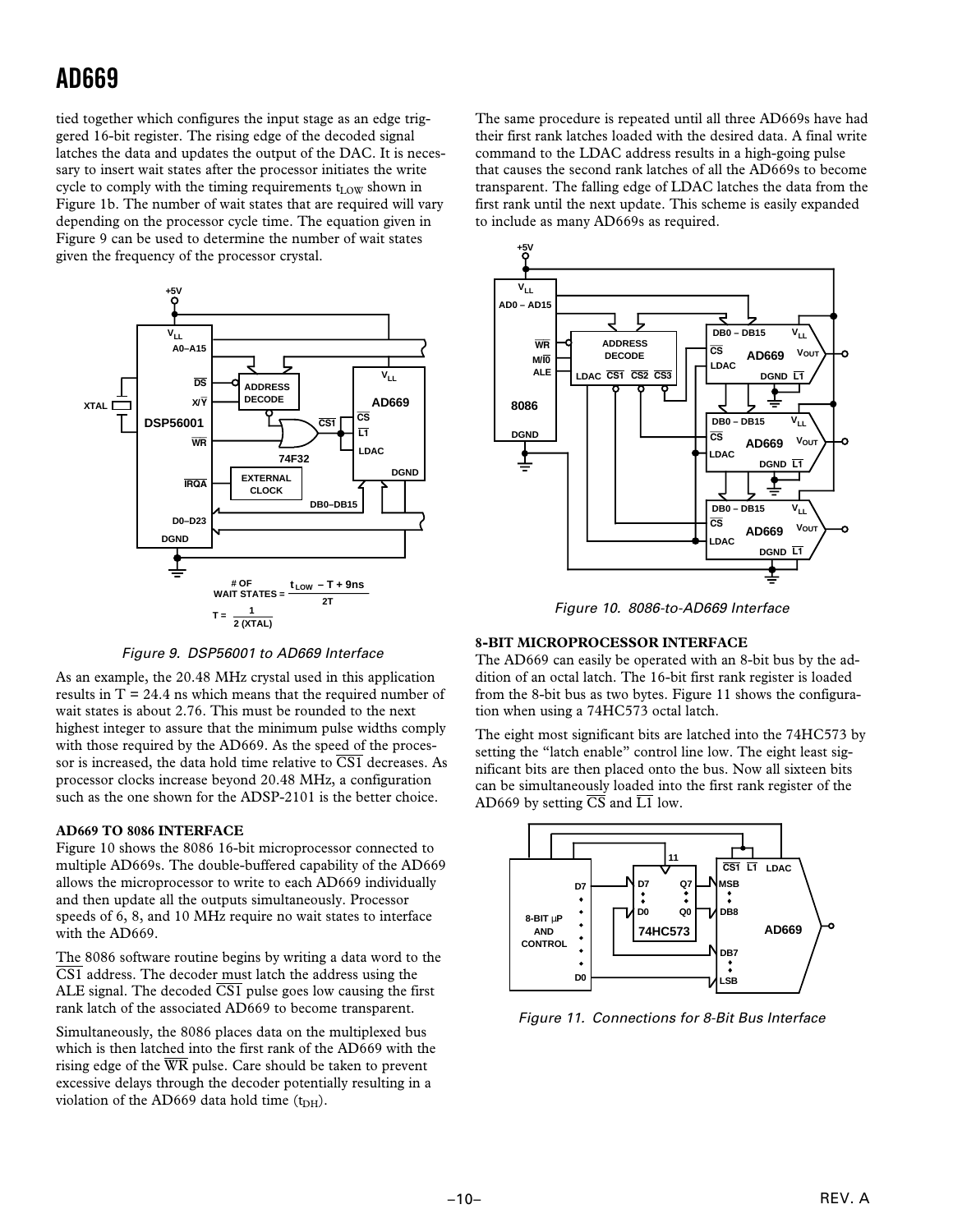#### **NOISE**

In high resolution systems, noise is often the limiting factor. A 16-bit DAC with a 10 volt span has an LSB size of 153 µV (–96 dB). Therefore, the noise floor must remain below this level in the frequency range of interest. The AD669's noise spectral density is shown in Figures 12 and 13. Figure 12 shows the DAC output noise voltage spectral density for a 20 V span excluding the reference. This figure shows the l/f corner frequency at 100 Hz and the wideband noise to be below 120 nV/ $\sqrt{Hz}$ . Figure 13 shows the reference noise voltage spectral density. This figure shows the reference wideband noise to be below 125 nV/ $\sqrt{Hz}$ .



Figure 12. DAC Output Noise Voltage Spectral Density



Figure 13. Reference Noise Voltage Spectral Density

#### **BOARD LAYOUT**

Designing with high resolution data converters requires careful attention to board layout. Trace impedance is the first issue. A 306 μA current through a 0.5 Ω trace will develop a voltage drop of 153 µV, which is 1 LSB at the 16-bit level for a 10 V full-scale span. In addition to ground drops, inductive and capacitive coupling need to be considered, especially when high accuracy analog signals share the same board with digital signals. Finally, power supplies need to be decoupled in order to filter out ac noise.

Analog and digital signals should not share a common path. Each signal should have an appropriate analog or digital return routed close to it. Using this approach, signal loops enclose a small area, minimizing the inductive coupling of noise. Wide PC tracks, large gauge wire, and ground planes are highly recommended to provide low impedance signal paths. Separate analog and digital ground planes should also be utilized, with a single interconnection point to minimize ground loops. Analog signals should be routed as far as possible from digital signals and should cross them at right angles.

One feature that the AD669 incorporates to help the user layout is the analog pins ( $V_{CC}$ ,  $V_{EE}$ , REF OUT, REF IN, SPAN/BIP OFFSET,  $V_{\text{OUT}}$  and AGND) are adjacent to help isolate analog signals from digital signals.

#### **SUPPLY DECOUPLING**

The AD669 power supplies should be well filtered, well regulated, and free from high frequency noise. Switching power supplies are not recommended due to their tendency to generate spikes which can induce noise in the analog system.

Decoupling capacitors should be used in very close layout proximity between all power supply pins and ground. A 10  $\mu$ F tantalum capacitor in parallel with a 0.1 µF ceramic capacitor provides adequate decoupling.  $V_{CC}$  and  $V_{EE}$  should be bypassed to analog ground, while  $V_{LL}$  should be decoupled to digital ground.

An effort should be made to minimize the trace length between the capacitor leads and the respective converter power supply and common pins. The circuit layout should attempt to locate the AD669, associated analog circuitry and interconnections as far as possible from logic circuitry. A solid analog ground plane around the AD669 will isolate large switching ground currents. For these reasons, the use of wire wrap circuit construction is not recommended; careful printed circuit construction is preferred.

#### **GROUNDING**

The AD669 has two pins, designated analog ground (AGND) and digital ground (DGND.) The analog ground pin is the "high quality" ground reference point for the device. Any external loads on the output of the AD669 should be returned to analog ground. If an external reference is used, this should also be returned to the analog ground.

If a single AD669 is used with separate analog and digital ground planes, connect the analog ground plane to AGND and the digital ground plane to DGND keeping lead lengths as short as possible. Then connect AGND and DGND together at the AD669. If multiple AD669s are used or the AD669 shares analog supplies with other components, connect the analog and digital returns together once at the power supplies rather than at each chip. This single interconnection of grounds prevents large ground loops and consequently prevents digital currents from flowing through the analog ground.